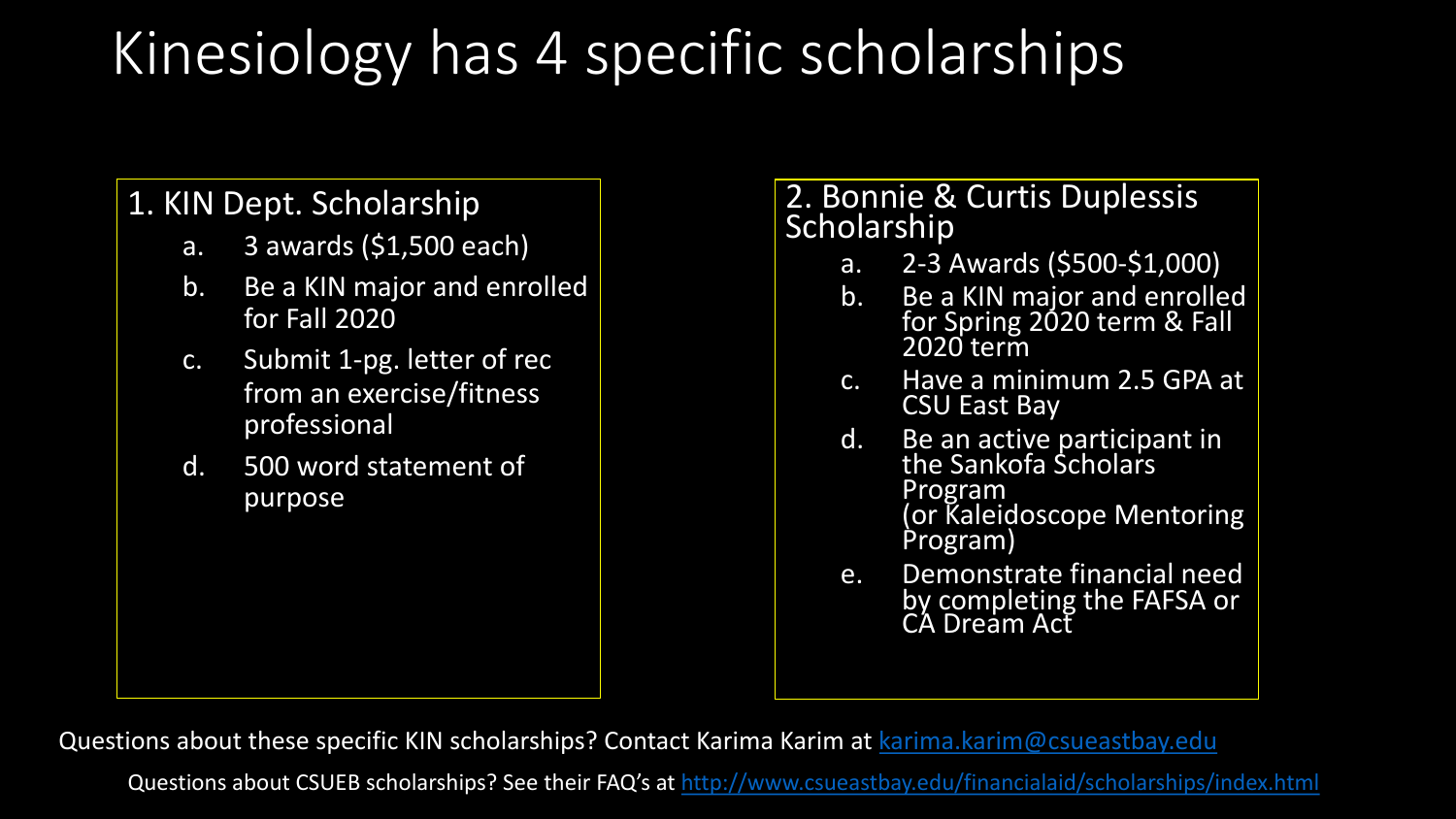# Kinesiology has 4 specific schol

Questions about these specific KIN scholarships? Contact Karima Karim at karin

Questions about CSUEB scholarships? See their FAQ's at http://www.csueastbay.edu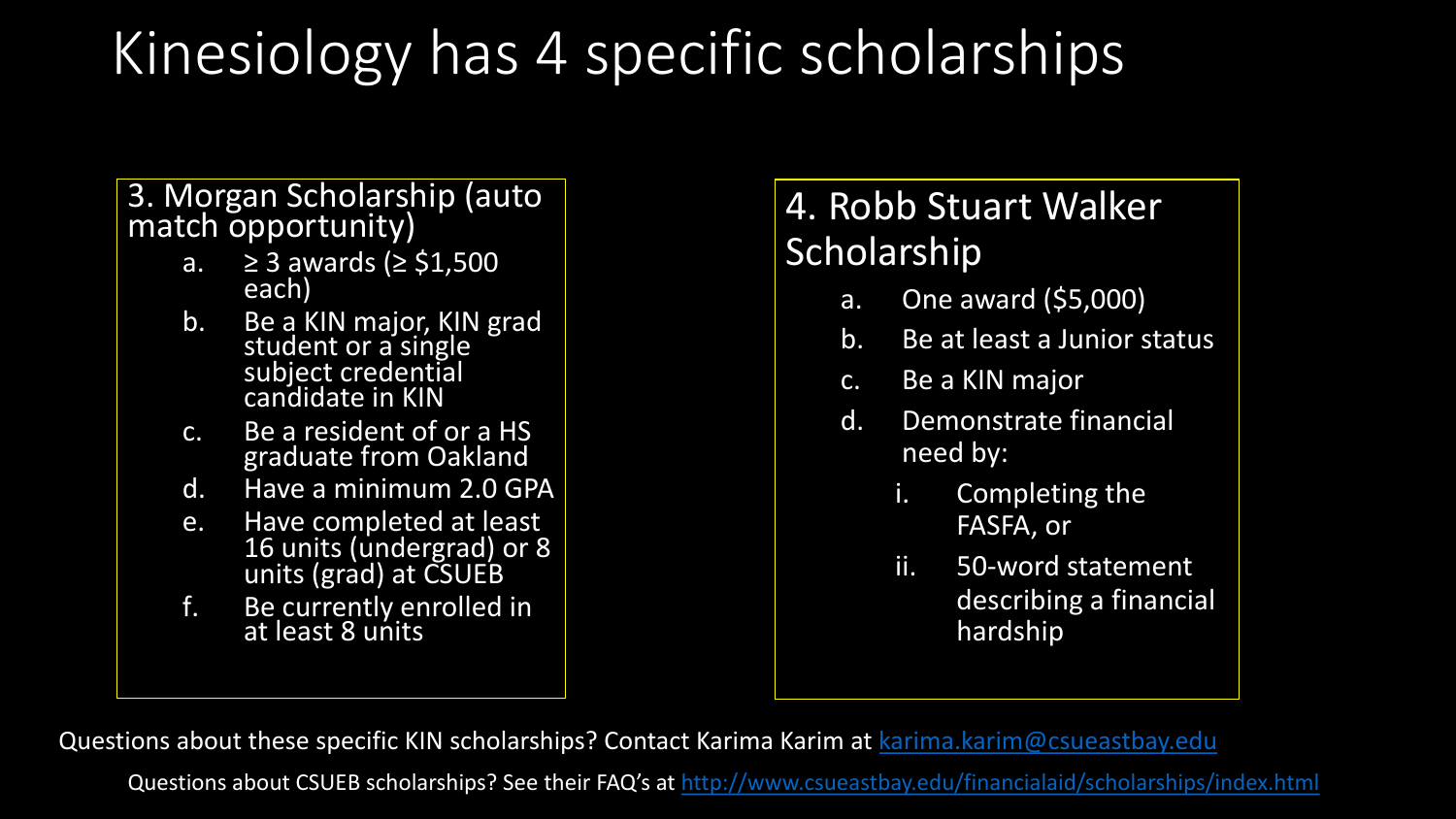### American Kinesiology Association (AKA) Outstandi  $8<sub>k</sub>$ American Kinesiology Association (AKA) Outsta

#### To apply, please send the following (via MS Word) to Dr. A the KIN Awards Committee (albert.mendoza@csueastbay

A 2-page resume that includes:

- a. Academic performance (i.e., GPA)
- b. Information related to each of the following:
	- i. scholarly interests/accomplishments,
	- ii. leadership, and
	- iii. service to the profession
- 1. A digital photo (400 x 600 pixel JPEG preferred)